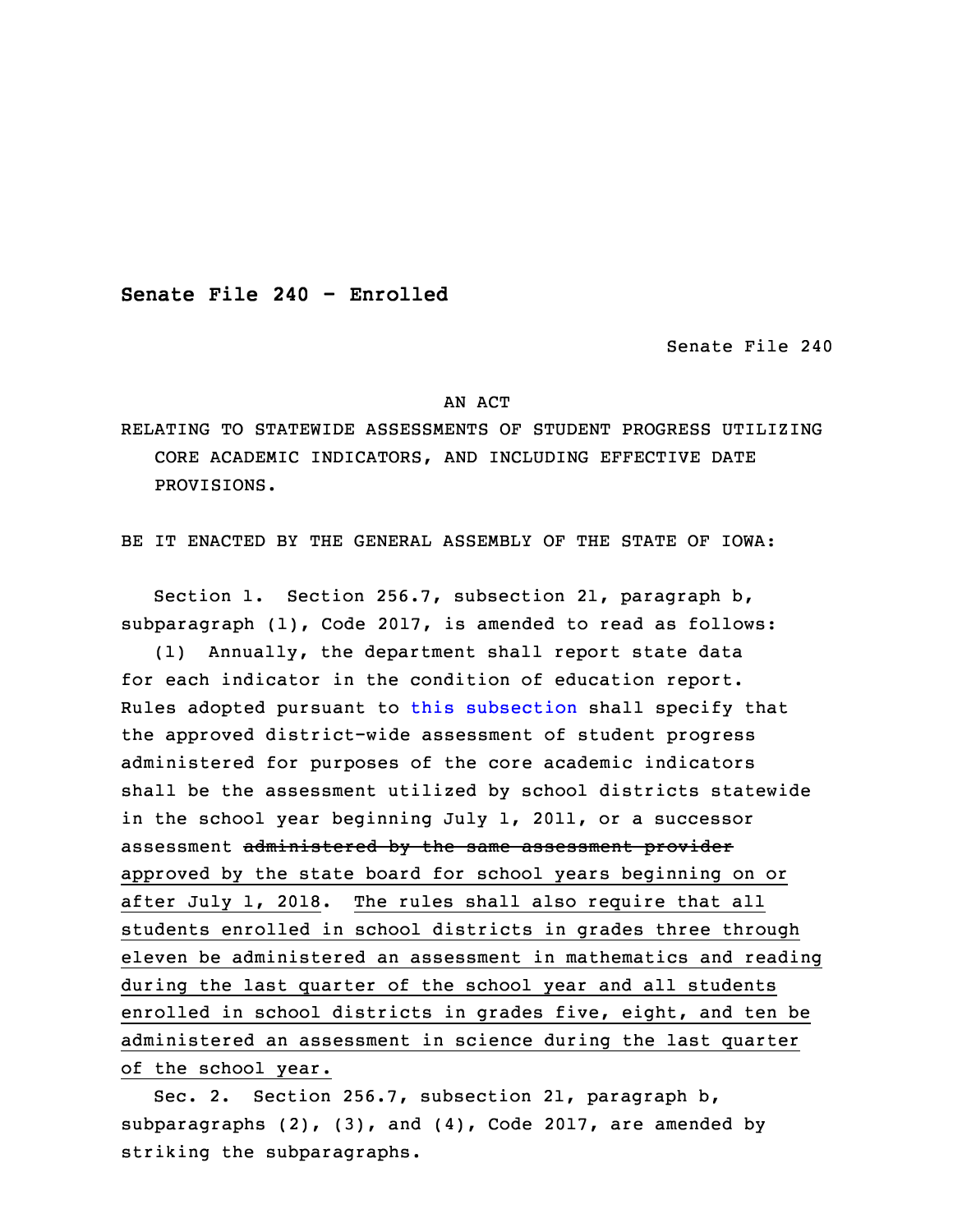Sec. 3. DEPARTMENT OF EDUCATION —— STATEWIDE ASSESSMENT REQUEST FOR PROPOSALS.

 1. The department of education shall issue <sup>a</sup> request for proposals for the selection of a statewide assessment of student progress to be administered in the school year beginning July  $1$ , 2018, and each succeeding school year. The assessment shall measure individual student growth and be aligned to the Iowa core academic standards for grades three through eight and at least one high school grade. The assessment shall be capable of measuring student performance in English language arts, including reading and writing; mathematics; and science. The assessment shall be available in both paper-and-pencil and computer-based formats. Proposals incapable of assessing performance in English language arts, including reading and writing, mathematics, and science shall not be considered. Potential vendors or providers may collaborate to meet the requirements of this subsection.

2. In evaluating the proposals, the department shall only consider the feasibility of implementation by school districts; the costs to school districts and the state in providing and administering the statewide assessment and the technical support necessary to administer the statewide assessment; the costs of acquiring the infrastructure necessary for implementing technology readiness in all of Iowa's school districts, including technology required for accommodations; the degree to which the submission is aligned with the Iowa core academic standards; the ability of the assessment to measure student growth and student proficiency; the ability of the assessment to meet the requirements of the federal Every Student Succeeds Act, Pub. L. No. 114-95; and the instructional time required to conduct the statewide assessment.

53 3. The department of education shall issue the request for proposals by July  $1$ , 2017, and shall select the assessment that best meets the criteria established under this section in time for the assessment to be administered as provided in this section. The state board of education shall adopt rules establishing that the assessment selected by the department shall be administered in accordance with section  $256.7$ , subsection 21, paragraph "b", subparagraph (1). An accredited